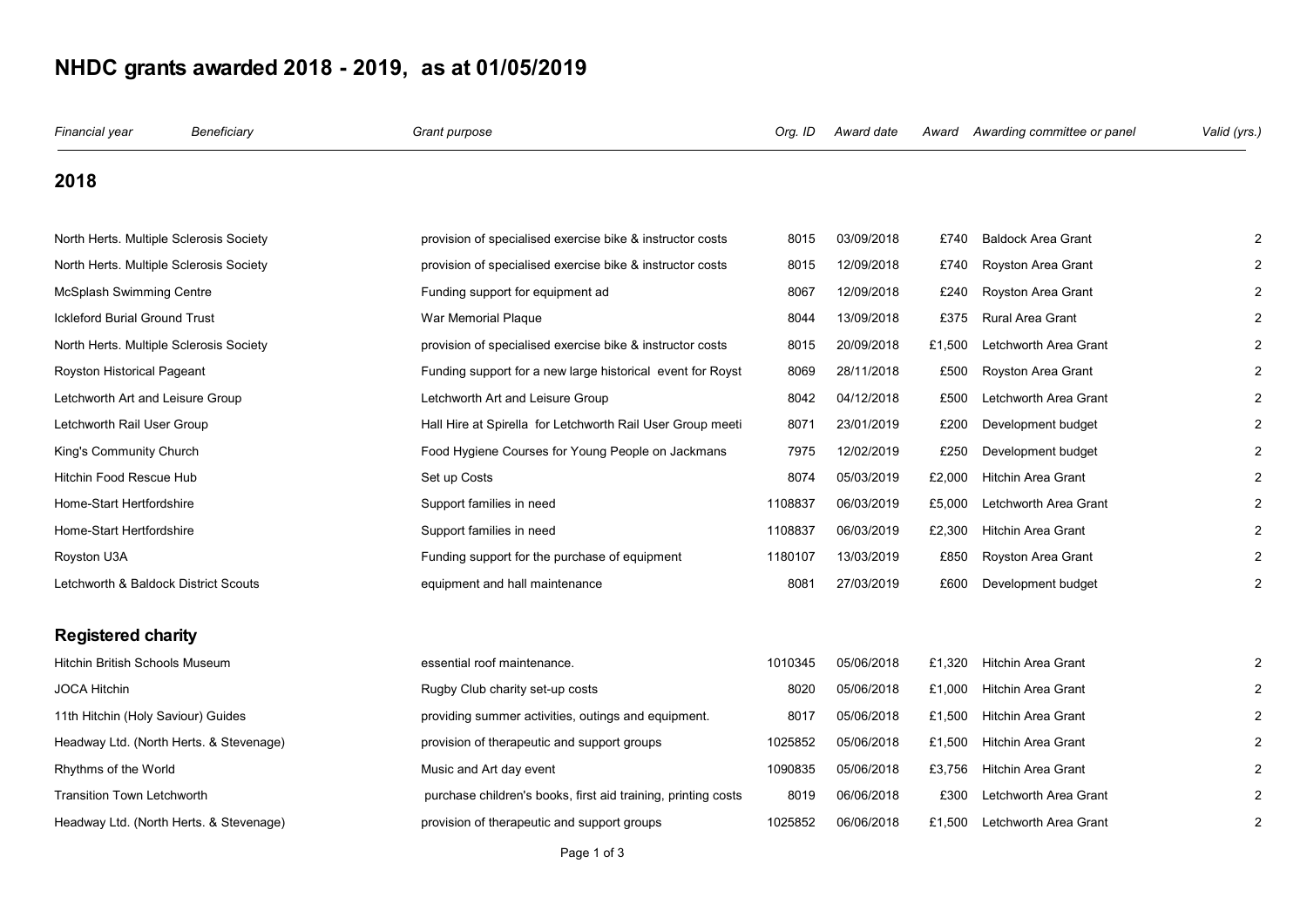## **NHDC grants awarded 2018 - 2019, as at 01/05/2019**

| Financial year                                 | Beneficiary                                 | Grant purpose                                                | Org. ID | Award date | Award  | Awarding committee or panel | Valid (yrs.) |
|------------------------------------------------|---------------------------------------------|--------------------------------------------------------------|---------|------------|--------|-----------------------------|--------------|
| <b>Registered charity</b>                      |                                             |                                                              |         |            |        |                             |              |
| Royal British Legion Baldock & District Branch |                                             | Funding support for the purchase of a new gazebo and ba      | 219279  | 03/09/2018 | £220   | <b>Baldock Area Grant</b>   |              |
| Cassel Memorial Hall                           |                                             | purchase of 100 new chairs                                   | 267545  | 13/09/2018 | £2,000 | Rural Area Grant            |              |
| 2nd Baldock Scout Group                        |                                             | Funding support for purchase of essentail equipment          | 279860  | 03/12/2018 | £600   | <b>Baldock Area Grant</b>   |              |
| Kimpton Preschool                              |                                             | purchase of IT equipment                                     | 1038242 | 06/12/2018 | £2,087 | Rural Area Grant            |              |
| North Herts. Minority Ethnic Forum             |                                             | Consultancy Fee to assist with sourcing sustainable fundin   | 1077201 | 01/02/2019 | £3,600 | Development budget          |              |
| Magic Moments Pre-School (Baldock)             |                                             | Purchase and replacement of resources for outside area       | 1059224 | 04/03/2019 | £250   | <b>Baldock Area Grant</b>   |              |
| Unregistered charity                           |                                             |                                                              |         |            |        |                             |              |
| The Singing Kettle Group                       |                                             | purchase of computer and website software                    | 8026    | 13/06/2018 | £400   | Royston Area Grant          |              |
|                                                | Unincorporated association                  |                                                              |         |            |        |                             |              |
| Norton Bowls Club                              |                                             | cost of ditch liners                                         | 1634    | 06/06/2018 | £500   | Letchworth Area Grant       |              |
| <b>Crystalites Majorettes</b>                  |                                             | Crystalites Majorettes uniform                               | 7912    | 06/06/2018 | £750   | Letchworth Area Grant       |              |
| Wilbury Community Forum                        |                                             | hall hire costs                                              | 7661    | 06/06/2018 | £342   | Letchworth Area Grant       |              |
| Baldock Crusaders Netball Club                 |                                             | Funding support to assist with equipment and coaching co     | 6163    | 03/09/2018 | £1,000 | <b>Baldock Area Grant</b>   |              |
| <b>Baldock Cricket Club</b>                    |                                             | Funding support to assist with equipment and coaching co     | 2161    | 03/09/2018 | £750   | <b>Baldock Area Grant</b>   |              |
| Saracens Cricket Club                          |                                             | Funding support to assist with equipment and training cost   | 7292    | 03/09/2018 | £800   | <b>Baldock Area Grant</b>   |              |
| Strathmore Fun Club                            |                                             | Venue Hire                                                   | 2912    | 11/09/2018 | £2,000 | <b>Hitchin Area Grant</b>   |              |
| Royston Cricket Club                           |                                             | Funding support for the purchase of a set of cricket sight s | 2169    | 12/09/2018 | £1,500 | Royston Area Grant          |              |
|                                                | Wednesday Drop-In Club (Letchworth)         | room hire and excursions                                     | 2957    | 19/09/2018 | £1,000 | Letchworth Area Grant       |              |
| Royston Choral Society                         |                                             | Funding support to assist with publiciity & venue hire costs | 3247    | 28/11/2018 | £750   | Royston Area Grant          |              |
| Royston Bowling Club                           |                                             | bowling green maintenance equipment                          | 2150    | 28/11/2018 | £1,000 | Royston Area Grant          |              |
|                                                | Letchworth Garden City Rugby Football Club  | Funding support to assist with rugby coaching training with  | 6358    | 03/12/2018 | £800   | <b>Baldock Area Grant</b>   |              |
|                                                | Baldock Allotment & Leisure Gardeners Assn. | Funding support for the purchase of new notice boards        | 645     | 03/12/2018 | £1.250 | <b>Baldock Area Grant</b>   |              |